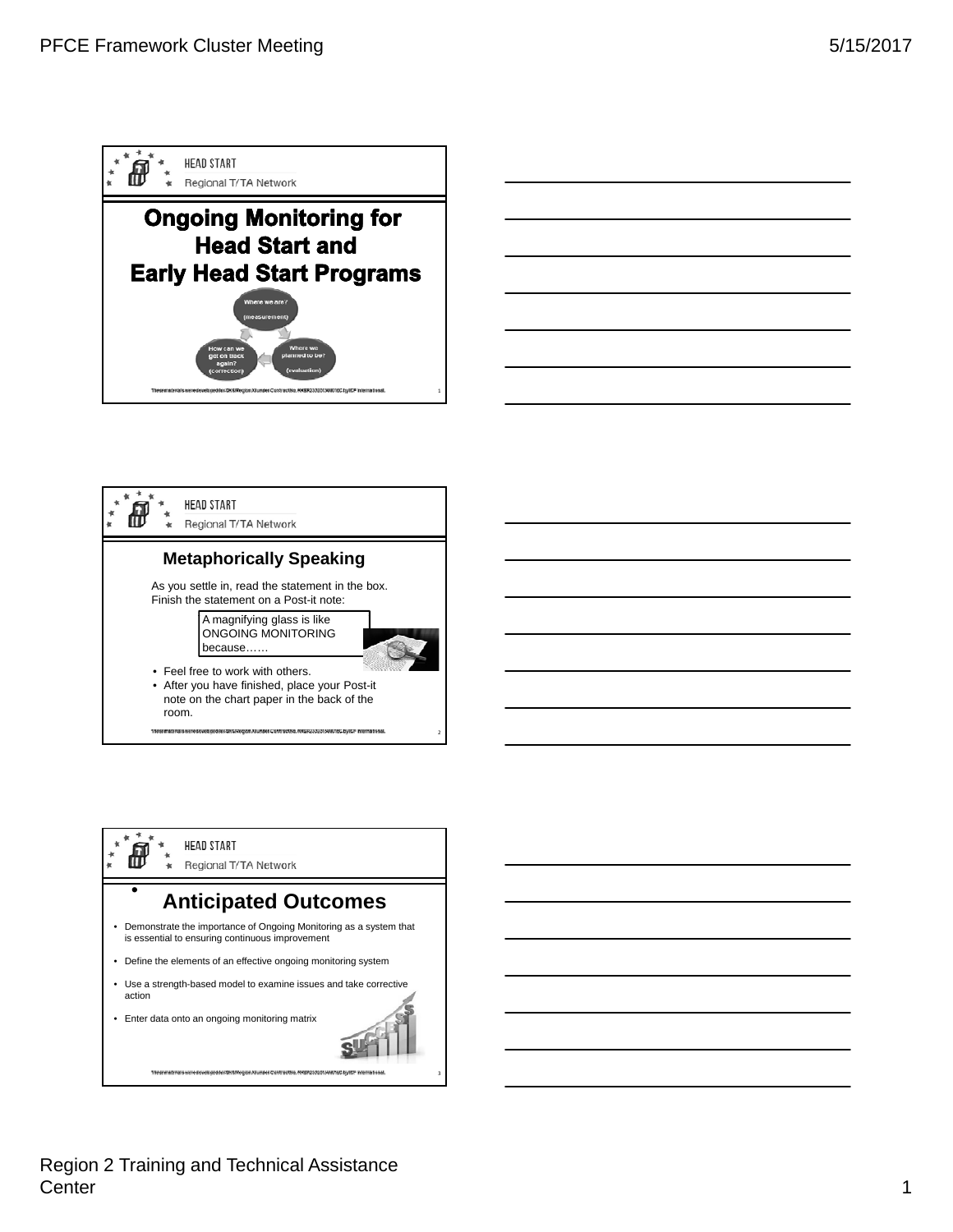



5



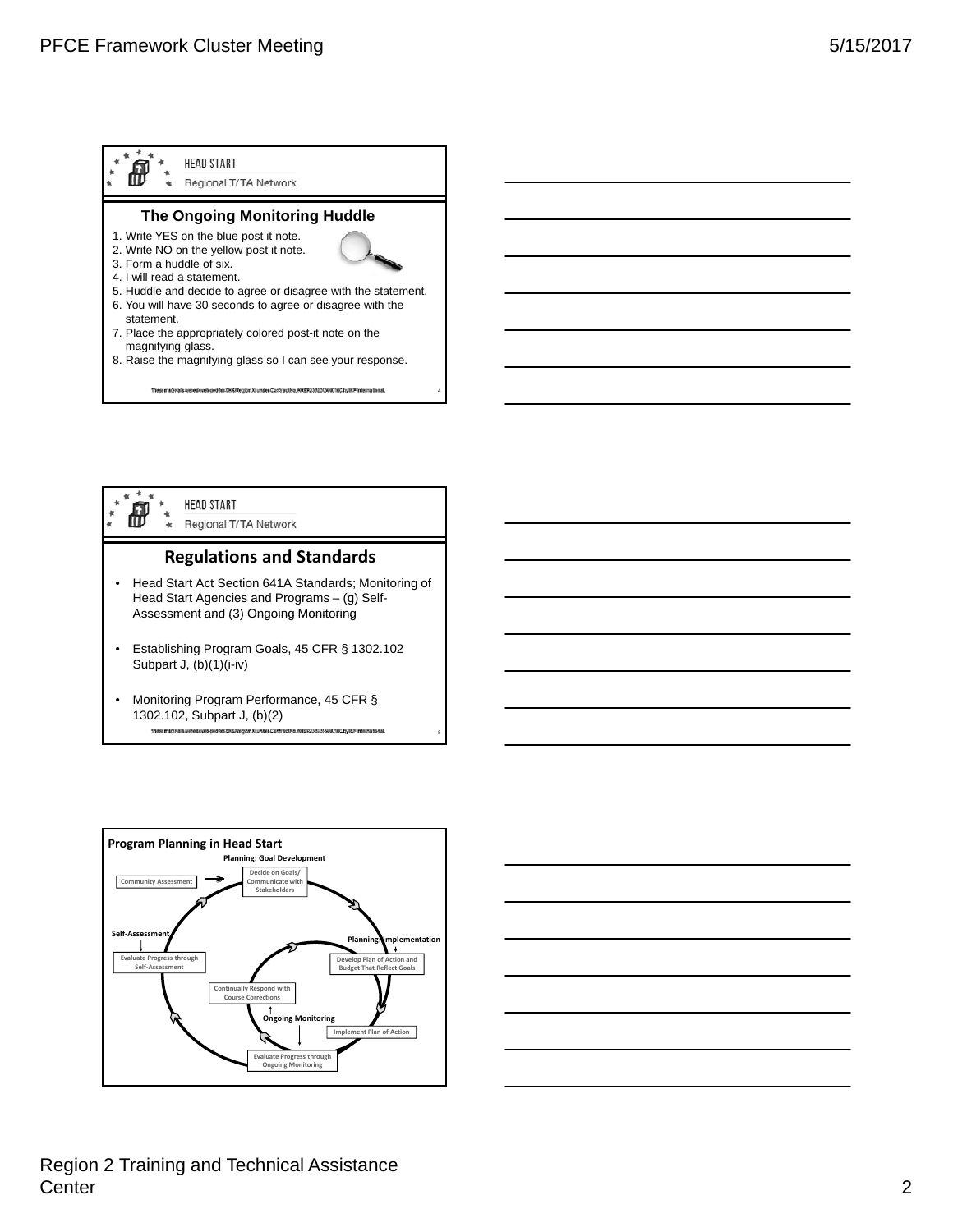









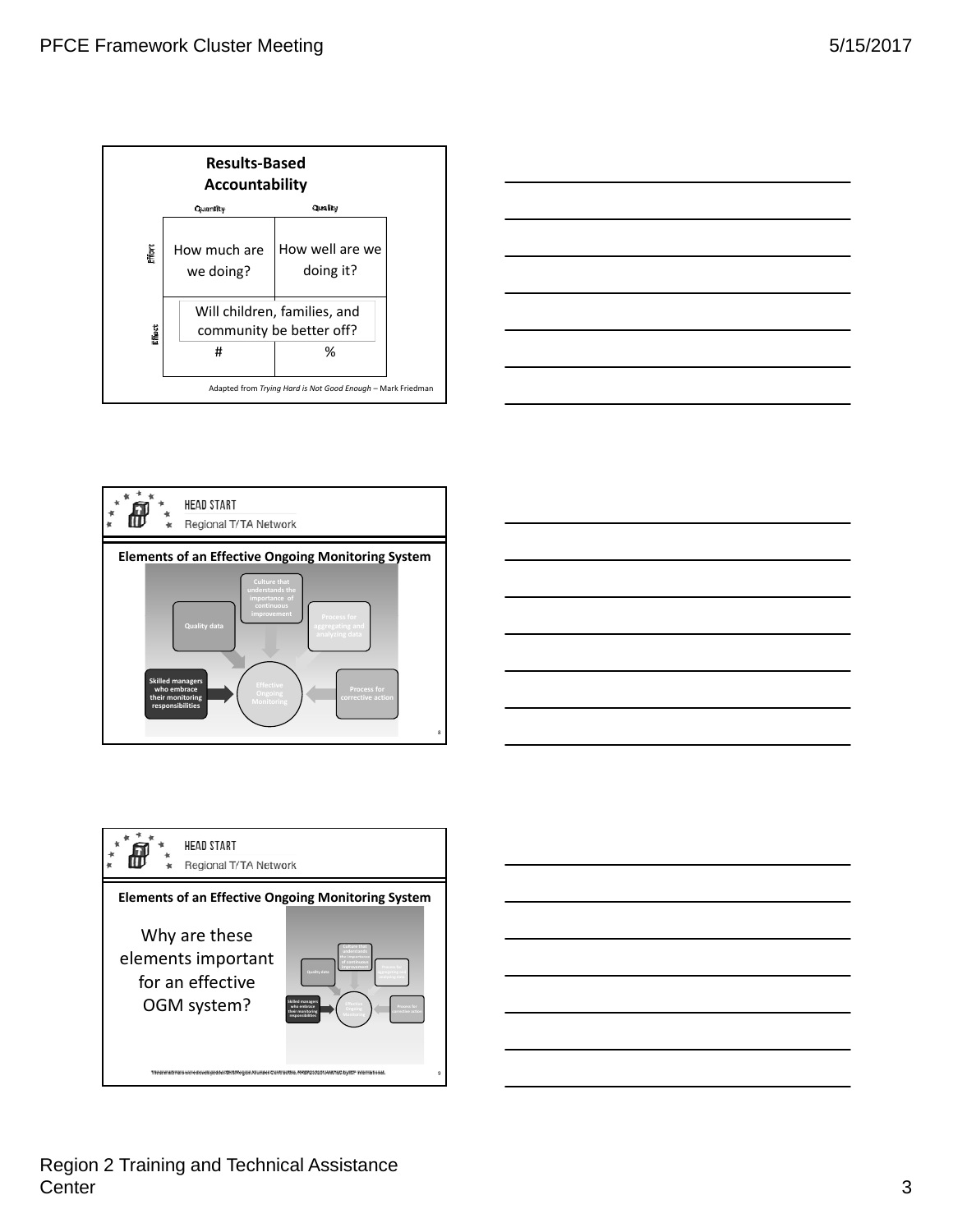











## Region 2 Training and Technical Assistance Center **4**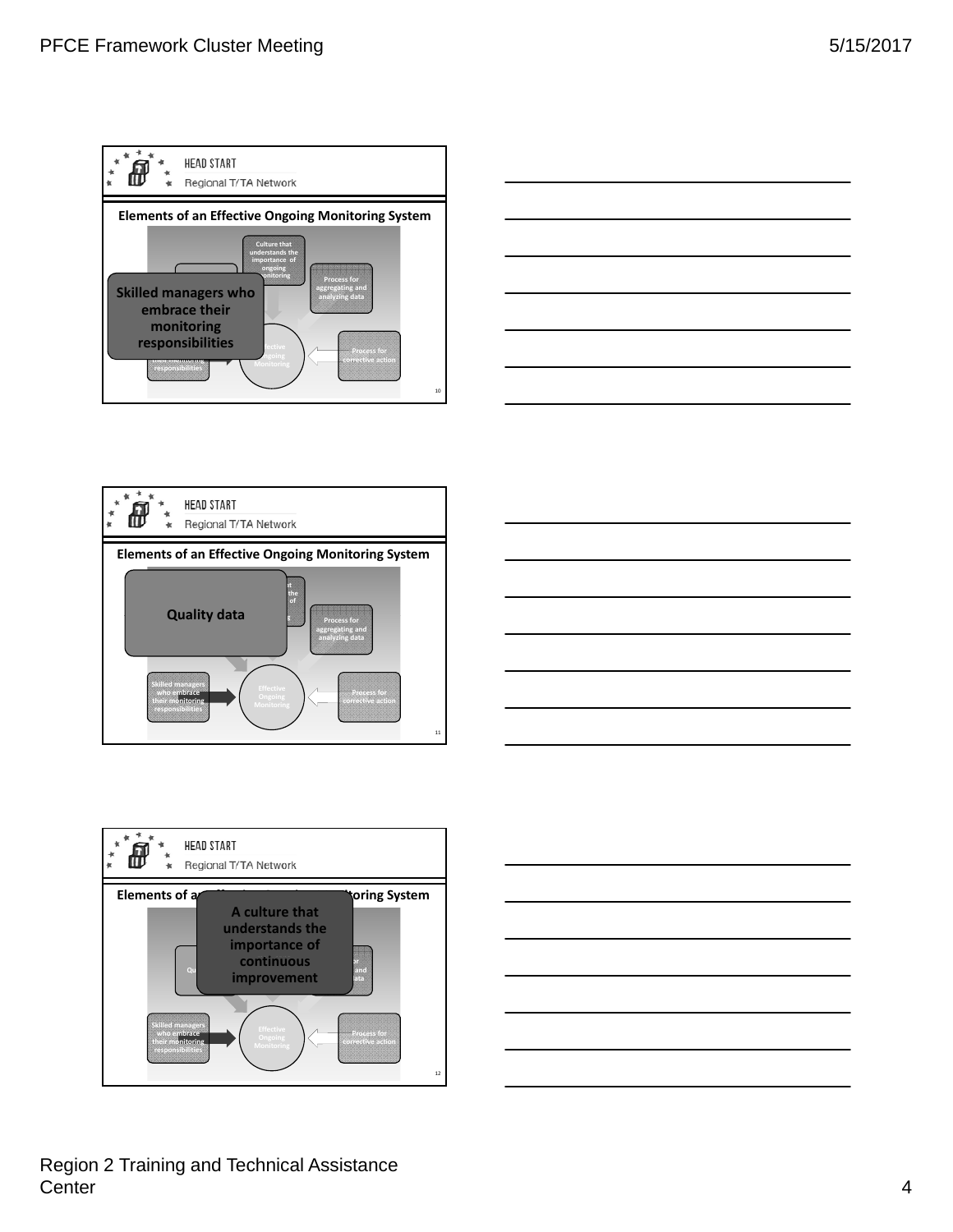









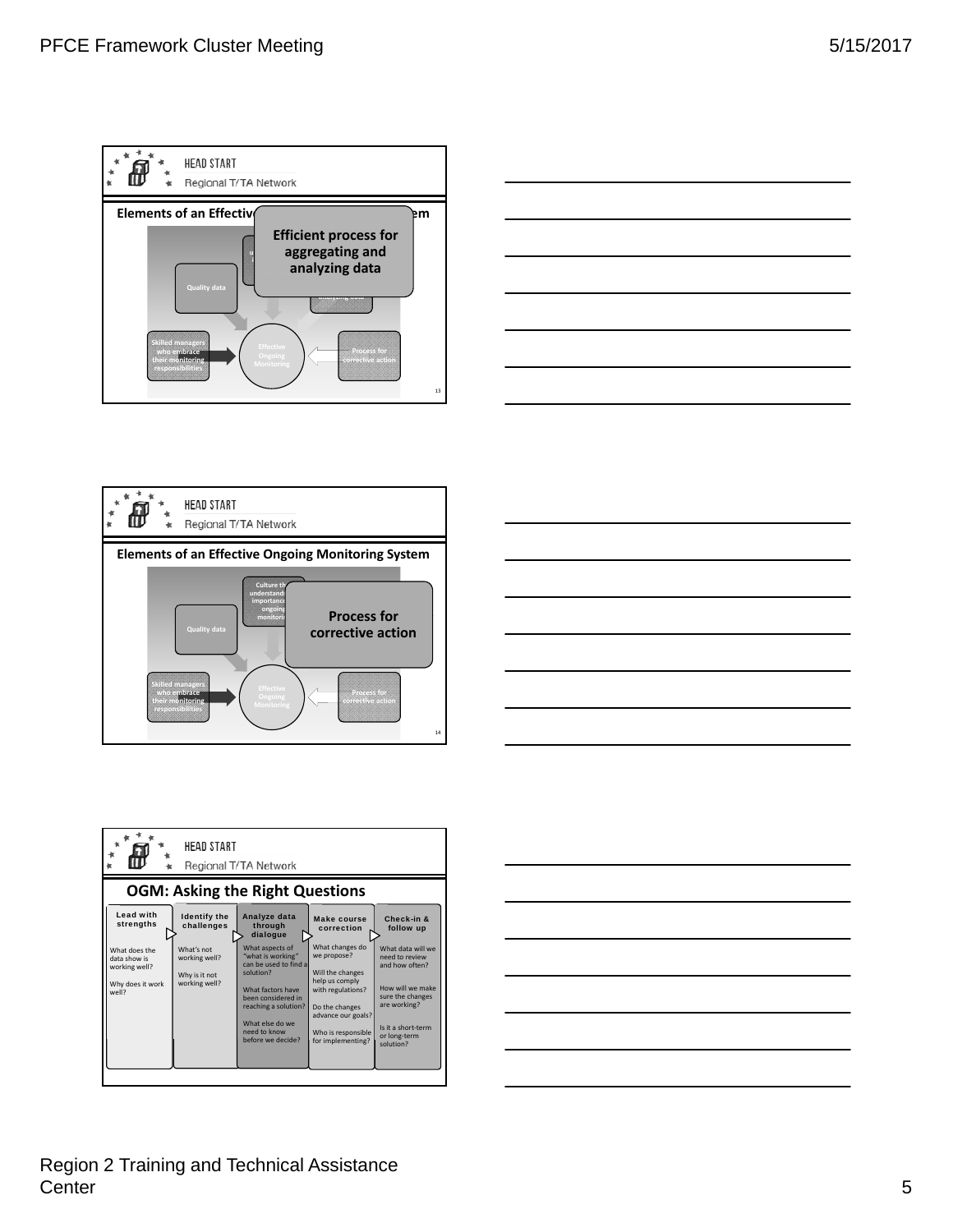